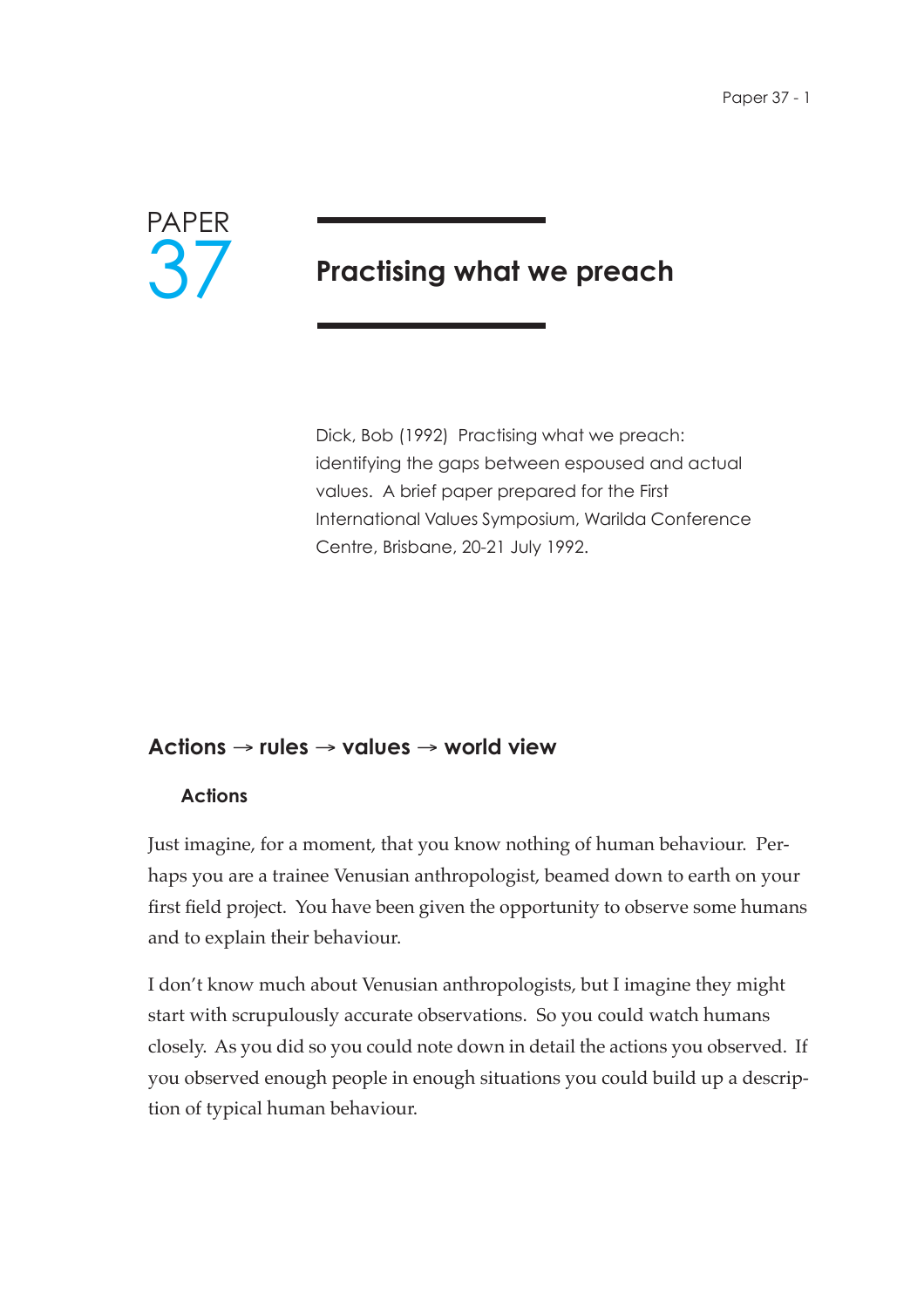Detailed description of actions wouldn't be enough. People behave differently in different situations. People don't behave entirely the same on a crowded railway station as they do in the privacy of their home. You might want to provide a description of the behaviour *and the situation*.

Nor would that be sufficient. People may behave differently depending on their intentions. Imagine someone at the crowded railway station waiting to catch a regular train. Now compare this to the same person at the same station, running late for a meeting with someone not known by sight.

So you would presumably decide to include some information about intentions ...

"In situation **a**, a person did **b**, intending to accomplish **c**."

You may well decide to include further information — age, sex, and occupation of the person, for example: in short, the role the person is occupying. (Of course, being a Venusian you know nothing about roles; you have to deduce them from the evidence.)

Venusians probably have some limits to their information processing. The sheer mass of data would therefore be overwhelming. You would have to condense the data into something which identifies the most important patterns.

#### **Rules**

Actually, people do so many different things that you would find it hard to describe more than a sample of what you saw. So perhaps you would report those actions you saw most often. You could look for patterns in your observations, and report the patterns. You would lose some detail, but your data would be more useable.

Actions are situational, and depend on intentions. The *patterns* of action, too, usually differ from situation to situation and depend on intentions. People *in*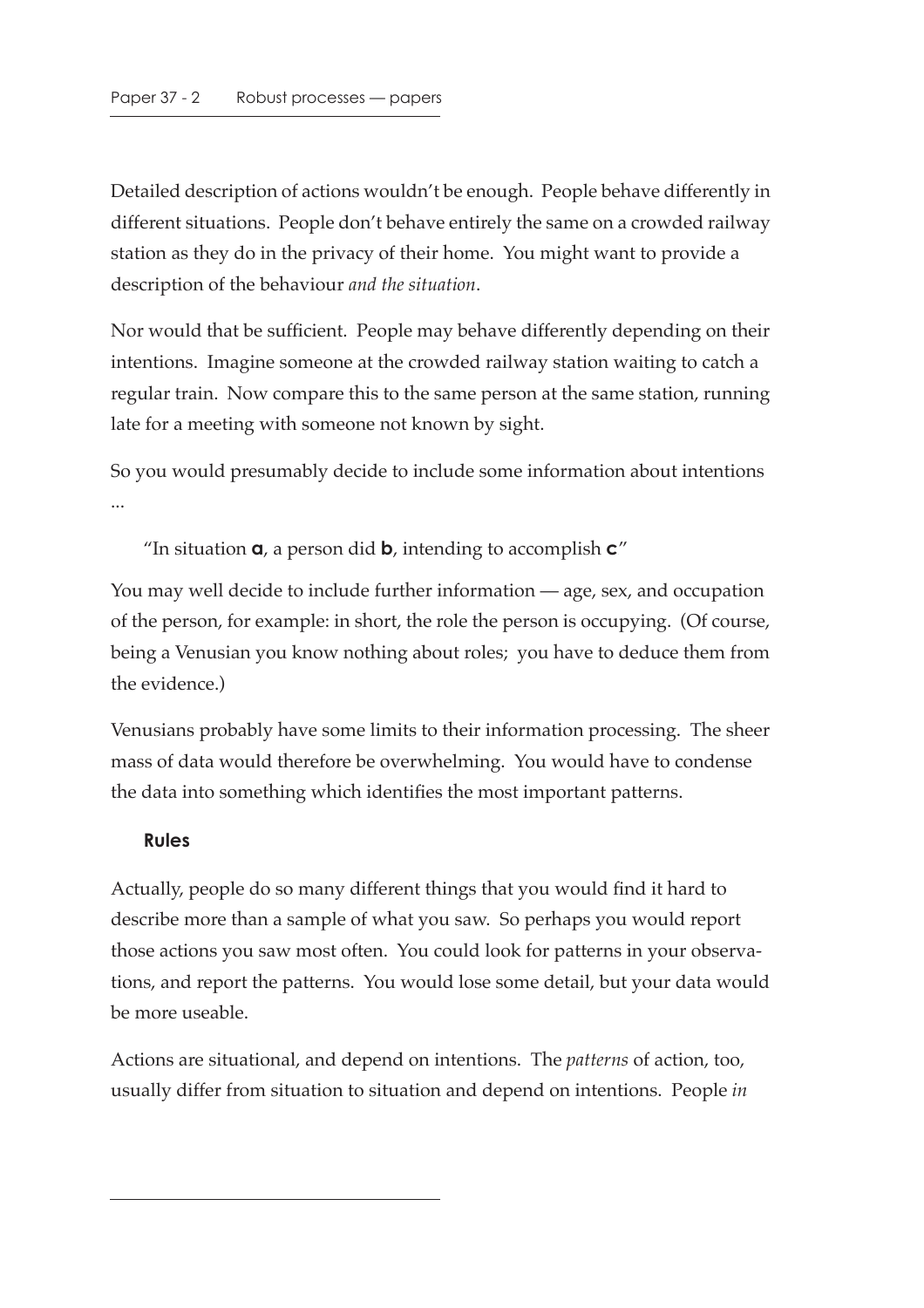*general* behave differently on a crowded railway station and in their own home; people *in general* behave differently waiting to catch a train and running late to meet a stranger. You might therefore report the patterns of action using a formula similar to that for the raw observations ...

"In situation **a**, people tend to do **b**, when they intend to accomplish **c.**"

You can regard such statements as rules. People seem to behave as if there are unwritten rules to follow:

"On a railway station, waiting for a train, stand facing the tracks and read a newspaper or book or talk to the person next to you."

Although the rules are not 100 per cent accurate, many of them predict behaviour quite well. Most commuters do behave in a roughly similar fashion. If the behaviour and situation and intention are frequent enough, you may be able to make rough predictions from them.

These rules, then, are to some extent specific to the situation but common enough to be often observed. Chris Argyris and his colleagues call them *action strategies*: implicit rules about action. You might deduce them from observing a wide enough range of behaviour. They are the habitual ways in which people manage their environment, including their social environment.

You now find your data base much more useful; but it still contains very large amounts of information. Your description of patterns of action can be further summarised. You might find similarities between one action strategy and others — patterns in the patterns. Identifying and describing these higher-order patterns gives you more general rules of behaviour which act across *classes* of situations or intentions. Argyris calls them *governing variables* or *governing values*.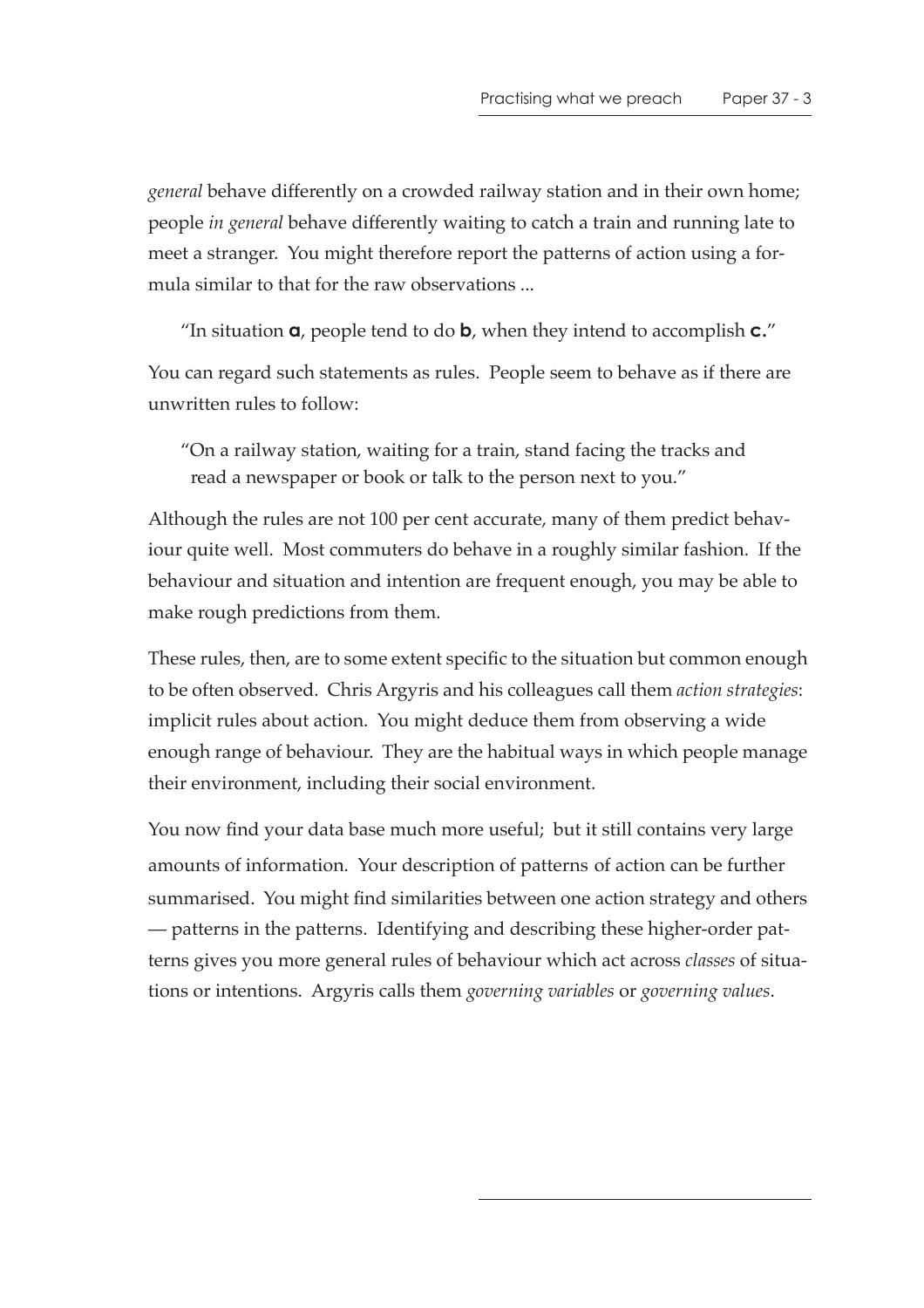### **Values**

Governing values, then, are the more general behavioural intentions which people display across a range of situations. For example, there are behaviours which are common in public settings, and rare in private settings. There are actions which are common for unmarried people pursuing a sexual partner, which married people less commonly exhibit. And there are some which are more general than that — in most settings, most people value some level of tact.

As an example of governing values, Argyris identifies these (among others) ...

- Achieve the purposes as the actor perceives them
- Maximise winning and minimise losing
- Minimise eliciting negative feelings
- Be rational and minimise emotionality
- Valid information
- Free and informed choice
- Internal commitment to the choice
- Constant monitoring of the implementation

In your address to the Annual Congress of Extravenusian Studies, you can report human behaviour in similar terms.

Not that these are the only values which govern behaviour. They just happen to be some of those which together define one or the other of two clusters of values which emerge in Argyris' work. For, on further analysis you would then find that values tend to cluster together. For example, the four on the left above together define a style of interpersonal behaviour and social structure which form a distinct world view. Argyris calls it Model I. The other four define an alternative world view which Argyris labels Model II.

Values are combinations of beliefs and feelings. They specify desired classes of behaviour. The beliefs, conscious or unconscious, specify which behaviour is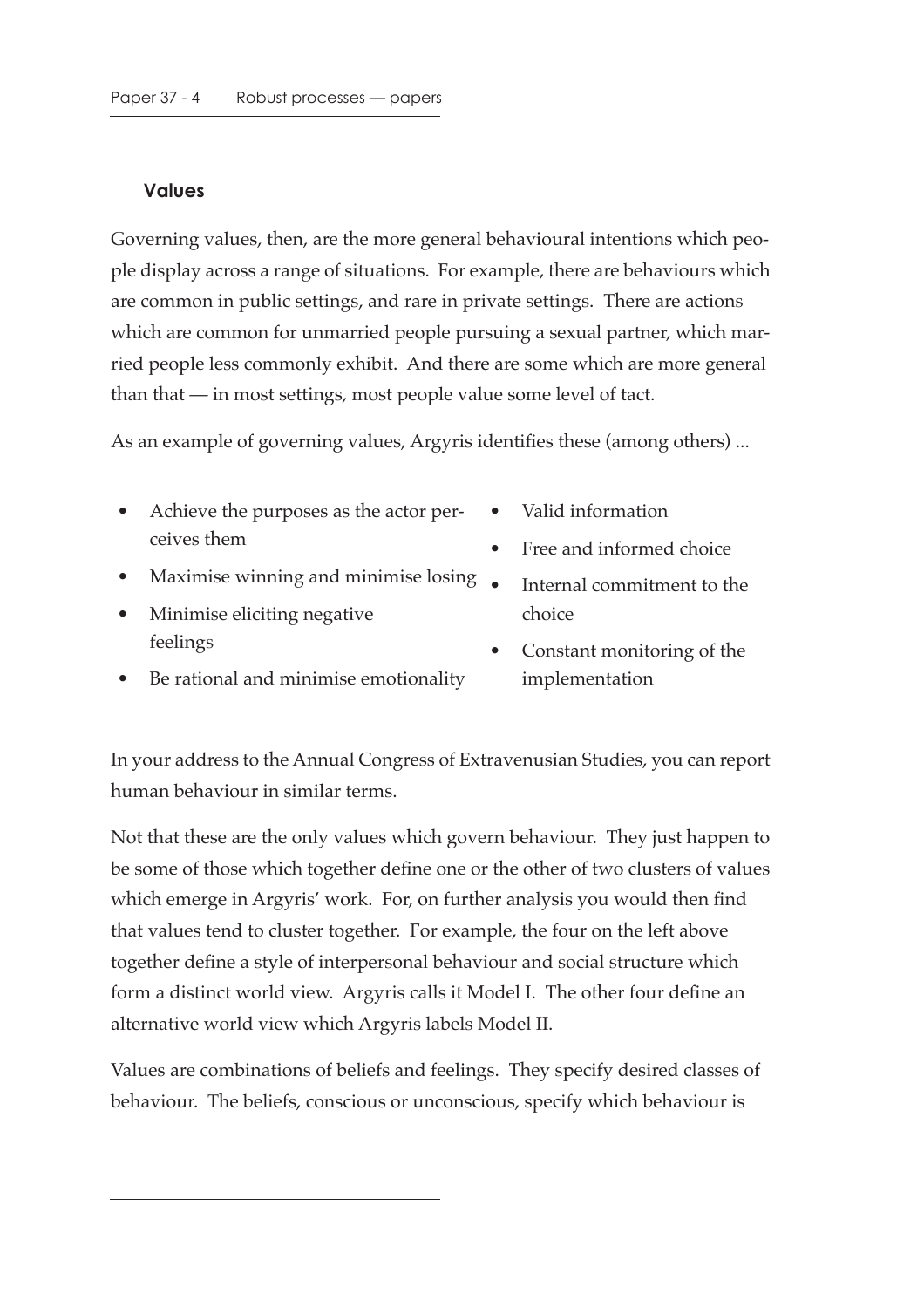appropriate and which is inappropriate. The feeling component of a value is what provides the motivation to act. (Those friends of yours who believe in physical fitness but do little about it demonstrate how beliefs without feelings have little actual effect.)

Many of the values are held as irrational beliefs, in the sense that people do not know why they hold them. This can make them difficult to change.

### **World views**

As mentioned, values cluster to form world views. A world view is a pervasive orientation to the world and to people.



The figure summarises the relationship between actions, rules, values, and paradigms.

# **Espoused and actual**

The imaginary Venusian anthropologist has so far described rules and values and a world view *deduced from actions*. Following Argyris I'll call them rules in use and so on. As the Venusian learns to speak it may find that *humans* describe their actions in different terms. They have a *perception* of how they act, and of the rules and values and world view which inform the action. In Argyris' terms, these are espoused.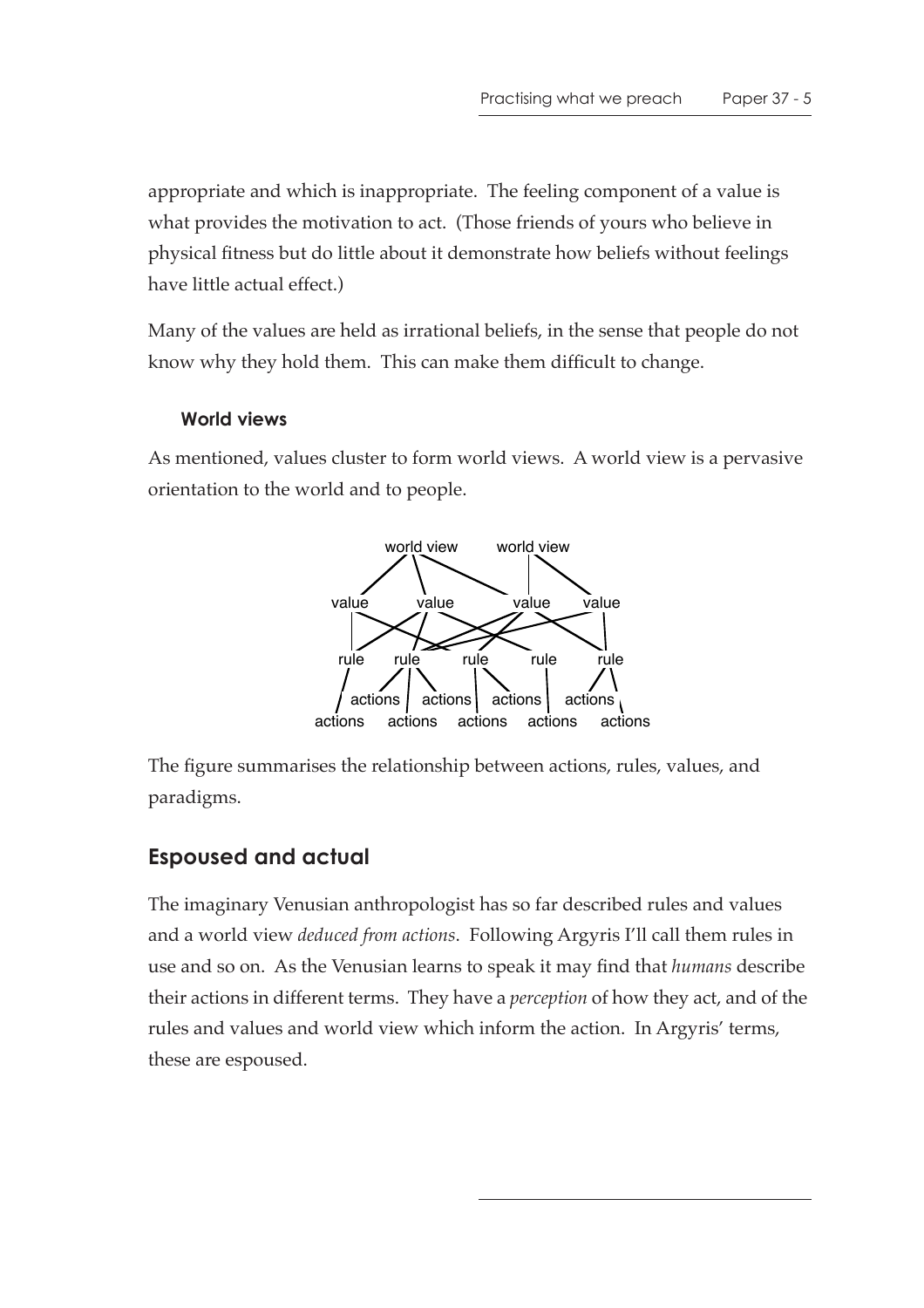Argyris is not talking about the untruths or selective truths we knowingly tell. He refers instead to the rules and values and world view we genuinely believe underpin our actions. We espouse them to ourselves. (What we espouse to others may sometimes be different again.)

He makes a number of claims about the comparison between espoused and actual. Focussing specifically on values ...

- There is *some* gap between espoused and actual: we don't always manage to practise what we preach.
- We are blind to this gap (if we became aware of it, presumably we would do something about it).

There are obstacles to finding out about it ...

- *Other* people may glimpse *our* gap between espoused and actual from time to time.
- However, there are rules against talking about the gap. In other words, the gap is taboo. People are unlikely to tell us about it.
- There are rules against even *identifying* the taboo: what Argyris calls the cover-up of the cover-up.
- Should anyone breach the taboos, we are likely to respond defensively. This both allows us to deny the information, and discourages others from mentioning it again.

And the wider system, too, conspires to maintain the silence ...

• The structures and roles of the social systems we inhabit are such that defensive behaviour develops. The taboos prevent it being addressed once it has developed.

All of this behaviour, too, is rule-governed. These rules, too, operate without our awareness. Becoming aware of the gaps between espoused and actual requires deliberate effort.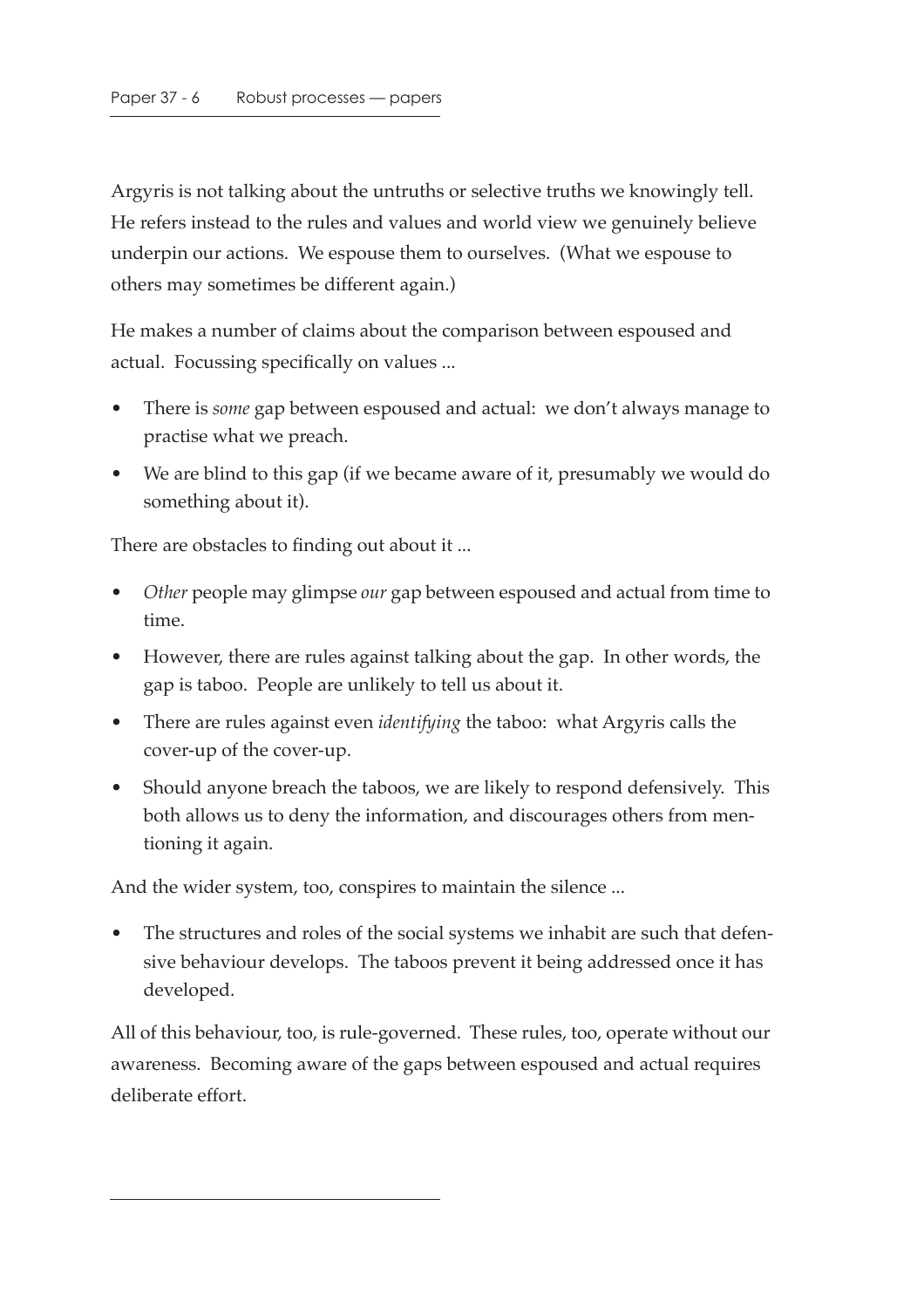And there is more ...

## **Self-fulfilling prophecies**

One of the common forms of social interaction is the self-fulfilling prophecy. When we form assumptions about others, our actions often produce a response which erroneously confirms our assumptions.

This seems to have two sources ...

- The role we fill when we act in a certain way implies a *counter-role*: the other half of the interaction, so to speak. The role of teacher, for example, presumes the counter-role of student. People seem more often than not to act the counter-role to the role we exhibit.
- When we form assumptions about the world, including the social world, we seem naturally to be motivated to *confirm* our assumptions rather than to challenge them.

In short, we are not motivated naturally to check out our assumptions. And in a complex world, when we look for supporting evidence, we usually find it.

In social interaction, the assumptions we form about the motives of others often trigger self-fulfilling prophecies.

### **Assumptions about motives**

A common and pernicious example of self-fulfilling prophecy is the form which arises from assumptions about motives. Without always being aware of it, we form assumptions about the motives which might explain other people's actions. We seldom check the accuracy of our assumptions. If we do, we probably look for, and find, evidence to confirm them. *We then act as if these assumptions are fact.*

Quite often, our actions trigger a reaction. Quite often, too, we take the reaction as confirmation of our assumptions.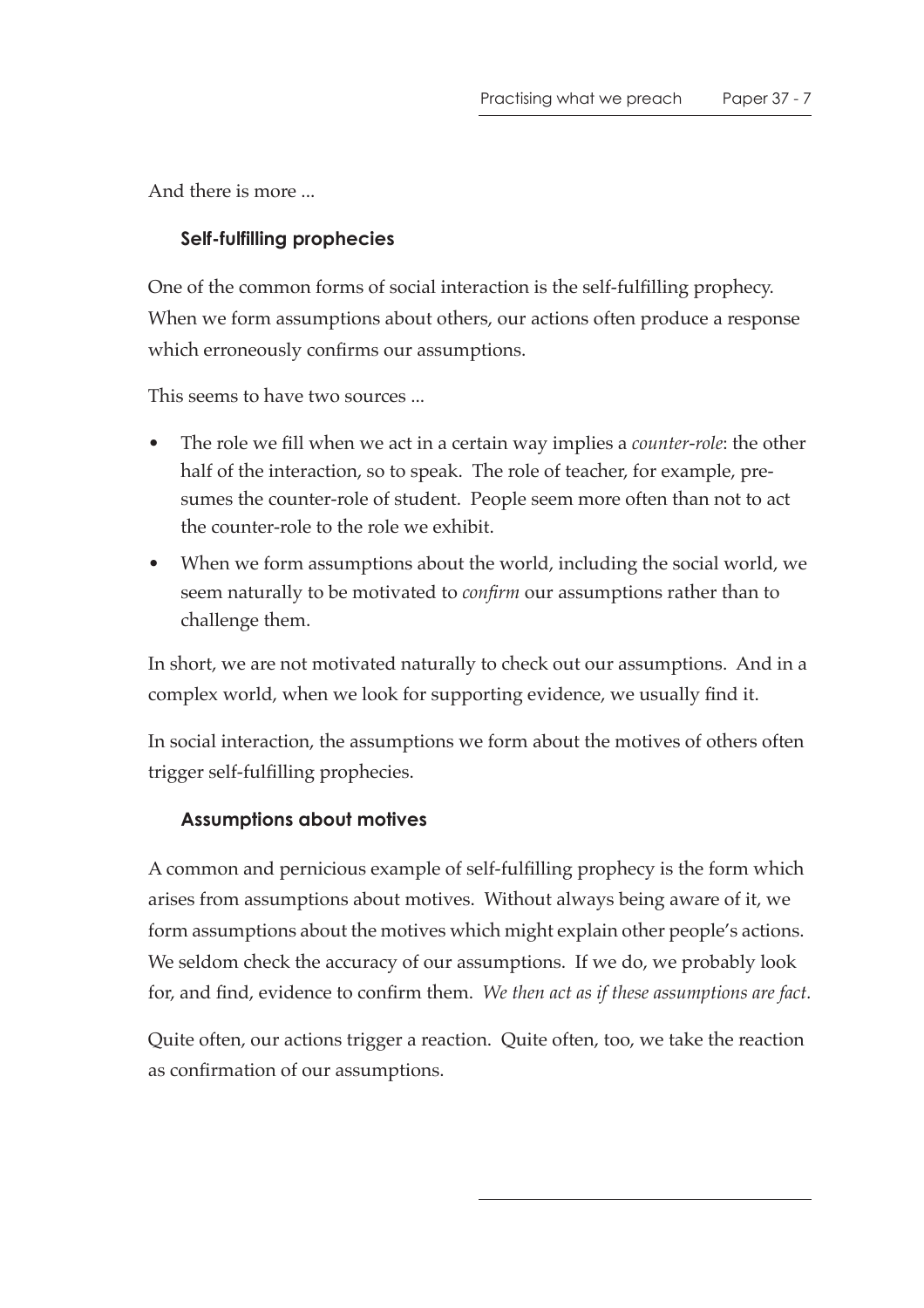As examples ...

Not uncommonly, consultants form assumptions that clients are covering up something. In pursuing more information, they trigger the client's defences. Becoming persuaded that the consultant is out to prove their incompetence or the like, clients are likely to begin to cover up. This happens even if they were at first being open.

In counterpoint to this, consultants usually work hard at protecting their credibility. After all, it is often the major source of their influence. Their reluctance to acknowledge a gap in their understanding, however, implies a lack of credibility. The result may be more pressing enquiry from the client, and more covering up from the consultant. The eventual outcome is a loss by the consultant of whatever credibility she might have had.

As with the example above, self-fulfilling prophecies often go around in pairs. Eventually people may respond to each other almost entirely in terms of the stereotypes they have formed of each other. Common mutual self-fulfilling prophecies therefore characterise role-counterrole relationships. Some examples are: parent-child, teacher-pupil, boss-subordinate, and the like.

#### **Escaping from mutual self-fulfilling prophecies**

It appears that there are considerable obstacles preventing us practising what we preach. It even appears that in our efforts to extract ourselves from the mire we may even just dig ourselves further in. The existing rules and systems are in this respect loaded against us.

The necessary first step, therefore, is to be willing to challenge and renegotiate the existing rules. We can sometimes avoid self-fulfilling prophecies by following these steps at the beginning of a relationship ...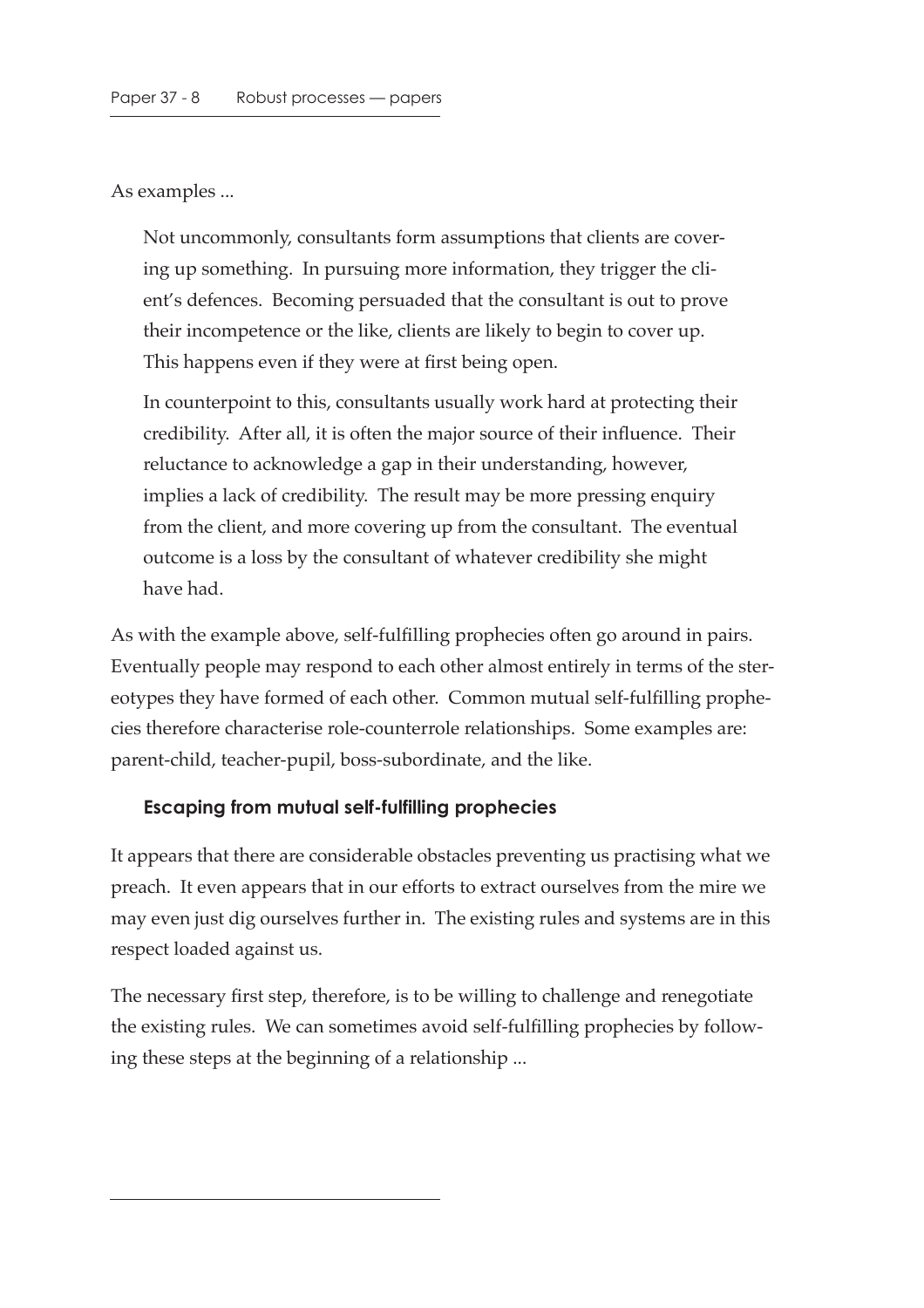- **1 Relationships.** Establish a person-to-person relationship by being a person rather than a subordinate or teacher or parent or whatever.
- **2 Processes.** Agree with the other person the process to be used.
- **3 Business.** Then and only then begin work on the content or business.
- **4 Processes.** If the rules are breached, renegotiate them.

A similar approach can be used to dig your way out of the mire, with an added first step ...

- **1 Attention.** Get the person's attention by letting them know this is an important issue for you.
- **2 Relationship.** Affirm or reaffirm the relationship by letting them know clearly your regard for them and your wish to preserve the relationship.
- **3 Processes.** Agree jointly on the processes to be used to address the issues. In this, include your concern for their issues as well as your own.
- **4 Business.** Deal with the issues, trying to find ways for each of you to get what you want out of the relationship.
- **5 Processes.** Revisit the processes at any time when they appear not to be working.

This is more easily done if a clear but supportive form of communication is used.

### **Communication**

The beliefs and feelings of two people about each other influence their actions. But this information is seldom provided. Some of it, as stated earlier, is taboo. Until this information is known it is hard to work out a better way of acting within the relationship.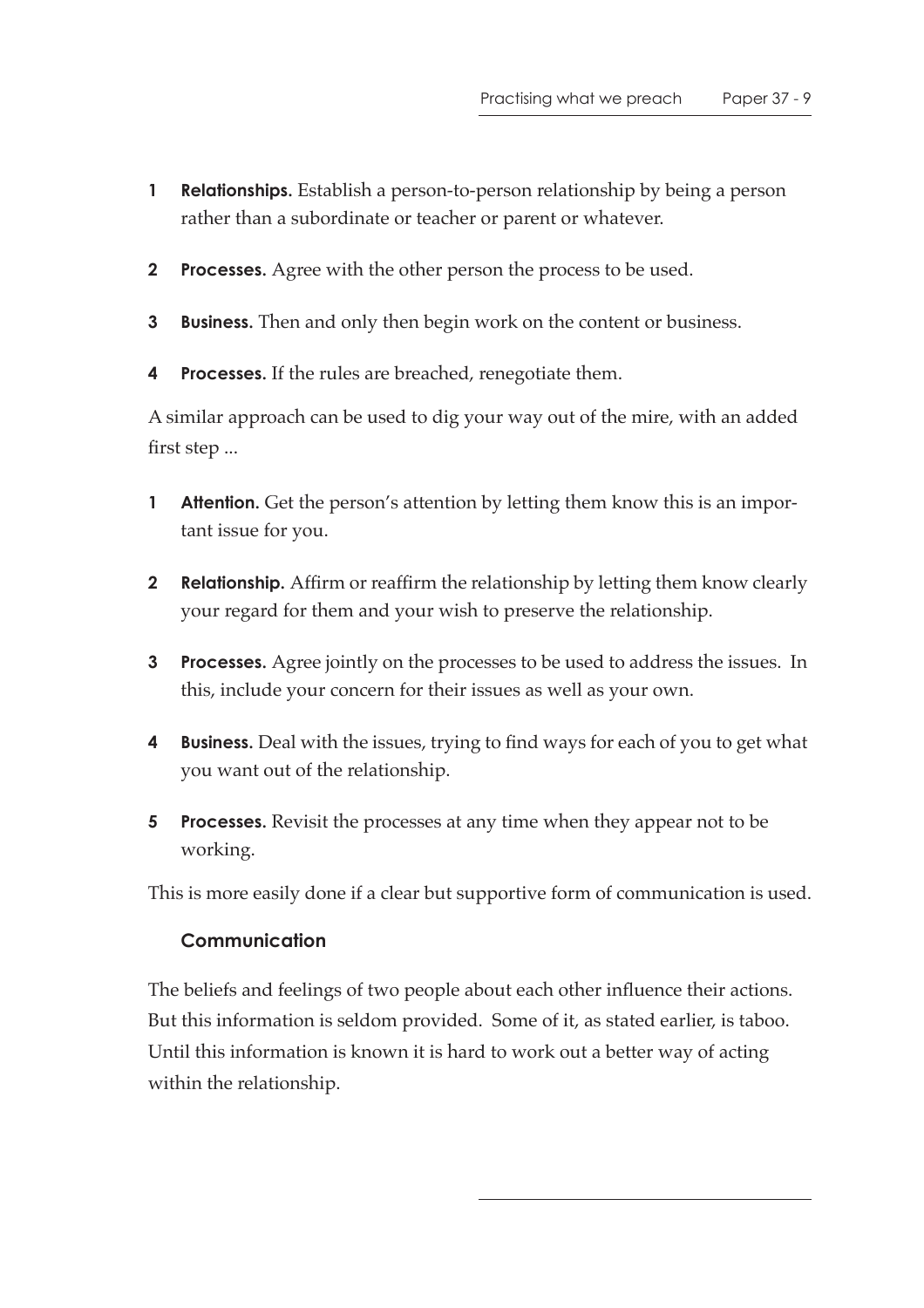

The components of information are therefore ...

- each person's actions
- the material consequences of each person's actions;
- the beliefs each person develops about the other, especially about the other person's suspected motives;
- the feelings this engenders towards the other person;
- the intention each person forms about future action.

If this information is exchanged between the two people, they have some chance of understanding the dynamics of their interaction. It also helps if ...

- you describe the other person's actions, and the material consequences of that action, as specifically as you can;
- you acknowledge the beliefs and feelings you develop as your own responsibility rather than the "fault" of the other person;
- you persuade the other person that it is important to you that you understand *their* perceptions.

The most important aspects of communication are probably these ...

• Inform the other person about your conscious motives before doing anything which the other person might see as a threat.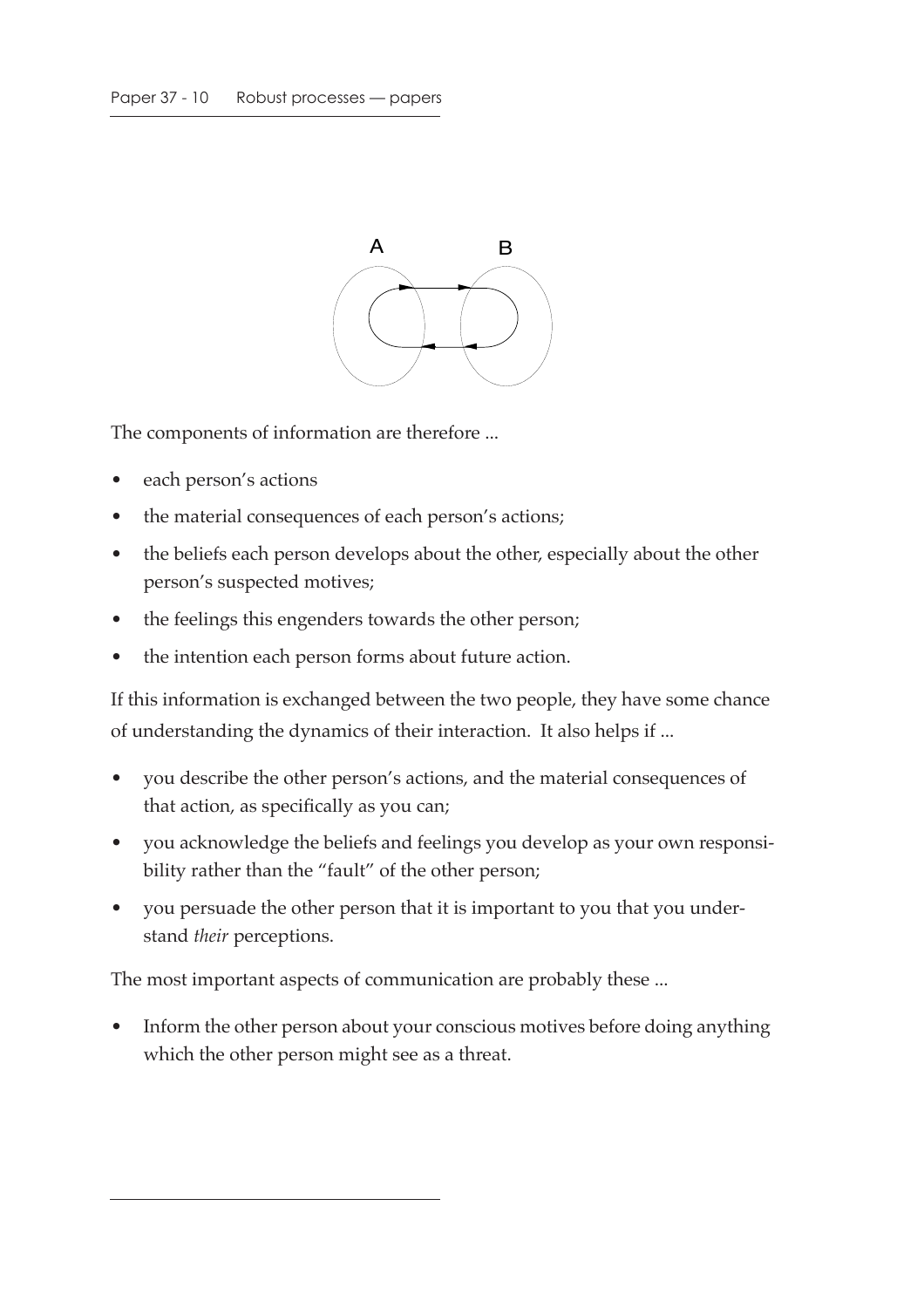- Check your assumptions about the other person's motives before acting on them, for example by informing the other person about them.
- At all times show a willingness to listen to the other person's point of view, and to try to meet her concerns.

In addition, it helps to be clear at all times about your intended and actual outcomes. When the intended outcomes are not achieved, you can then investigate to find out what *you* contributed to the problem.

 $\overline{\phantom{a}}$ 

This paper draws on the work of Chris Argyris, alone (e.g. *Strategy, change and defensive routines*, Pitman, Boston, 1985) and with Donald Schön (*Theory in practice: increasing professional effectiveness*, Jossey-Bass, San Francisco, 1974; and *Organisational learning: a theory of action perspective*, McGraw-Hill, New York, 1978). It also draws on ideas I have developed with Tim Dalmau, for example in *Values in action: applying the ideas of Argyris and Schön*, Interchange, Brisbane, 1991, and a forthcoming book on organisational culture.